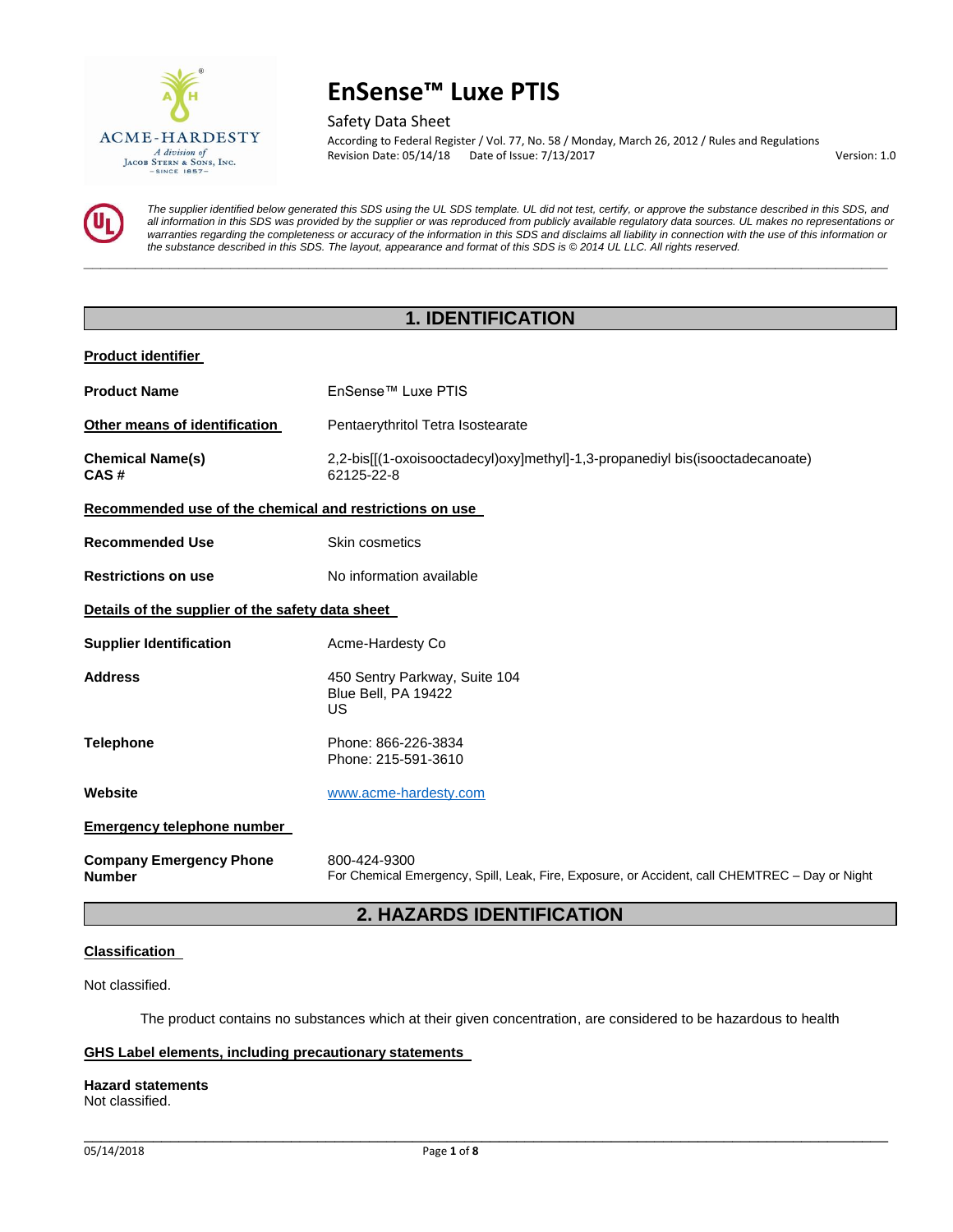# Safety Data Sheet

According to Federal Register / Vol. 77, No. 58 / Monday, March 26, 2012 / Rules and Regulations

# **Other information**

# **Unknown acute toxicity**

100 % of the mixture consists of ingredient(s) of unknown toxicity

100 % of the mixture consists of ingredient(s) of unknown acute oral toxicity

100 % of the mixture consists of ingredient(s) of unknown acute dermal toxicity

100 % of the mixture consists of ingredient(s) of unknown acute inhalation toxicity (gas)

100 % of the mixture consists of ingredient(s) of unknown acute inhalation toxicity (vapor)

100 % of the mixture consists of ingredient(s) of unknown acute inhalation toxicity (dust/mist)

# **3. COMPOSITION/INFORMATION ON INGREDIENTS**

\_\_\_\_\_\_\_\_\_\_\_\_\_\_\_\_\_\_\_\_\_\_\_\_\_\_\_\_\_\_\_\_\_\_\_\_\_\_\_\_\_\_\_\_\_\_\_\_\_\_\_\_\_\_\_\_\_\_\_\_\_\_\_\_\_\_\_\_\_\_\_\_\_\_\_\_\_\_\_\_\_\_\_\_\_\_\_\_\_\_\_\_\_

# **Substance**

| Chemical name                        | CAS No.    | Weight-% | <b>Hazardous Material</b><br><b>Information Review Act</b><br>registry number (HMIRA)<br>registry $#$ ) | Date HMIRA filed and<br>date exemption granted<br>(if applicable) |
|--------------------------------------|------------|----------|---------------------------------------------------------------------------------------------------------|-------------------------------------------------------------------|
| Pentaerythrityl Tetra<br>Isostearate | 62125-22-8 | 100      | $\overline{\phantom{0}}$                                                                                |                                                                   |

# **4. FIRST AID MEASURES**

| <b>First aid measures</b>                                                       |                                                                                                                                                                                                               |
|---------------------------------------------------------------------------------|---------------------------------------------------------------------------------------------------------------------------------------------------------------------------------------------------------------|
| <b>Inhalation</b>                                                               | Remove to fresh air.                                                                                                                                                                                          |
| Eye contact                                                                     | Rinse thoroughly with plenty of water for at least 15 minutes, lifting lower and upper eyelids.<br>Consult a physician.                                                                                       |
| <b>Skin contact</b>                                                             | Wash skin with soap and water.                                                                                                                                                                                |
| Ingestion                                                                       | Clean mouth with water and drink afterwards plenty of water.                                                                                                                                                  |
| Most important symptoms and effects, both acute and delayed                     |                                                                                                                                                                                                               |
| <b>Symptoms</b>                                                                 | No information available.                                                                                                                                                                                     |
|                                                                                 | Indication of any immediate medical attention and special treatment needed                                                                                                                                    |
| Note to physicians                                                              | Treat symptomatically.                                                                                                                                                                                        |
|                                                                                 | <b>5. FIRE-FIGHTING MEASURES</b>                                                                                                                                                                              |
| <b>Suitable Extinguishing Media</b>                                             | Use extinguishing measures that are appropriate to local circumstances and the<br>surrounding environment. CO2, powder or water spray. Fight larger fires with water spray<br>or alcohol resistant foam. Sand |
| Unsuitable extinguishing media<br>Specific hazards arising from the<br>chemical | CAUTION: Use of water spray when fighting fire may be inefficient.<br>No information available.                                                                                                               |

 $\Box$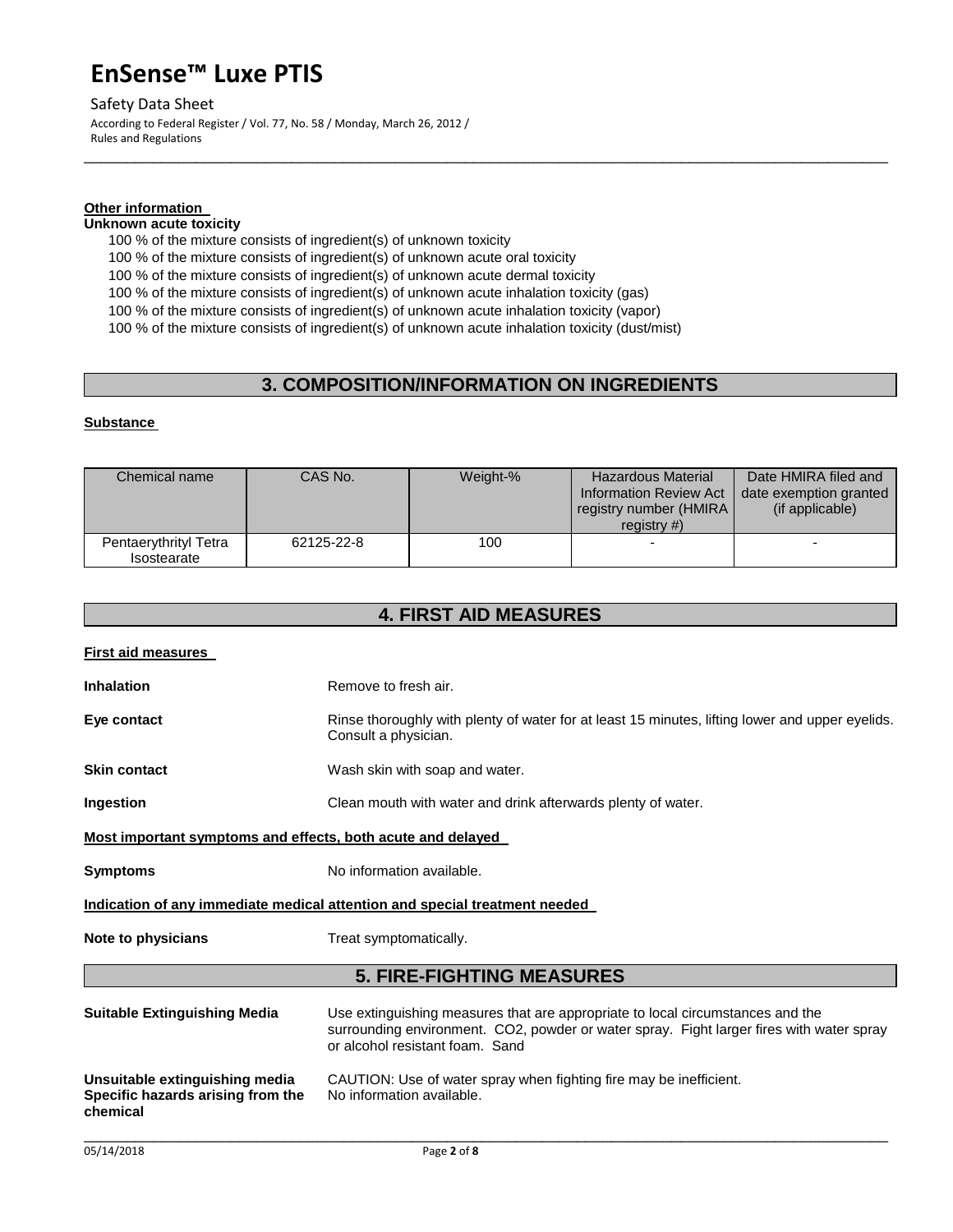Safety Data Sheet According to Federal Register / Vol. 77, No. 58 / Monday, March 26, 2012 / Rules and Regulations

| <b>Hazardous Combustion Products</b>                                                                             | Carbon oxides.                                                                                                                                                          |
|------------------------------------------------------------------------------------------------------------------|-------------------------------------------------------------------------------------------------------------------------------------------------------------------------|
| <b>Explosion Data</b><br><b>Sensitivity to Mechanical Impact None.</b><br><b>Sensitivity to Static Discharge</b> | None.                                                                                                                                                                   |
| Special protective equipment for<br>fire-fighters                                                                | Firefighters should wear self-contained breathing apparatus and full firefighting turnout<br>gear. Use personal protection equipment.                                   |
|                                                                                                                  | <b>6. ACCIDENTAL RELEASE MEASURES</b>                                                                                                                                   |
|                                                                                                                  | <b>Personal precautions, protective equipment and emergency procedures</b>                                                                                              |
| <b>Personal precautions</b>                                                                                      | Avoid contact with eyes.<br>Wear protective equipment. Keep unprotected persons away.<br>Use respiratory protective device against the effects of fumes/dust/aerosol.   |
| Methods and material for containment and cleaning up                                                             |                                                                                                                                                                         |
| <b>Methods for containment</b>                                                                                   | Prevent further leakage or spillage if safe to do so.                                                                                                                   |
| Methods for cleaning up                                                                                          | Dam up. Absorb with liquid-binding material (sand, diatomite, acid binders, universal<br>binders, sawdust). Dispose of the material collected according to regulations. |
| <b>7. HANDLING AND STORAGE</b>                                                                                   |                                                                                                                                                                         |
| <b>Precautions for safe handling</b>                                                                             |                                                                                                                                                                         |
| Advice on safe handling                                                                                          | Handle in accordance with good industrial hygiene and safety practice.                                                                                                  |

\_\_\_\_\_\_\_\_\_\_\_\_\_\_\_\_\_\_\_\_\_\_\_\_\_\_\_\_\_\_\_\_\_\_\_\_\_\_\_\_\_\_\_\_\_\_\_\_\_\_\_\_\_\_\_\_\_\_\_\_\_\_\_\_\_\_\_\_\_\_\_\_\_\_\_\_\_\_\_\_\_\_\_\_\_\_\_\_\_\_\_\_\_

# **Conditions for safe storage, including any incompatibilities**

| <b>Storage Conditions</b> | Keep containers tightly closed in a dry, cool and well-ventilated place. Keep away from |  |
|---------------------------|-----------------------------------------------------------------------------------------|--|
|                           | heat and direct sunlight.                                                               |  |

# **Recommended Use <b>Skin** cosmetics

# **8. EXPOSURE CONTROLS/PERSONAL PROTECTION**

# **Control parameters**

**Exposure Limits** This product, as supplied, does not contain any hazardous materials with occupational exposure limits established by the region specific regulatory bodies.

 $\Box$ 

# **Appropriate engineering controls**

**Engineering controls Showers** 

Eyewash stations Ventilation systems.

# **Individual protection measures, such as personal protective equipment**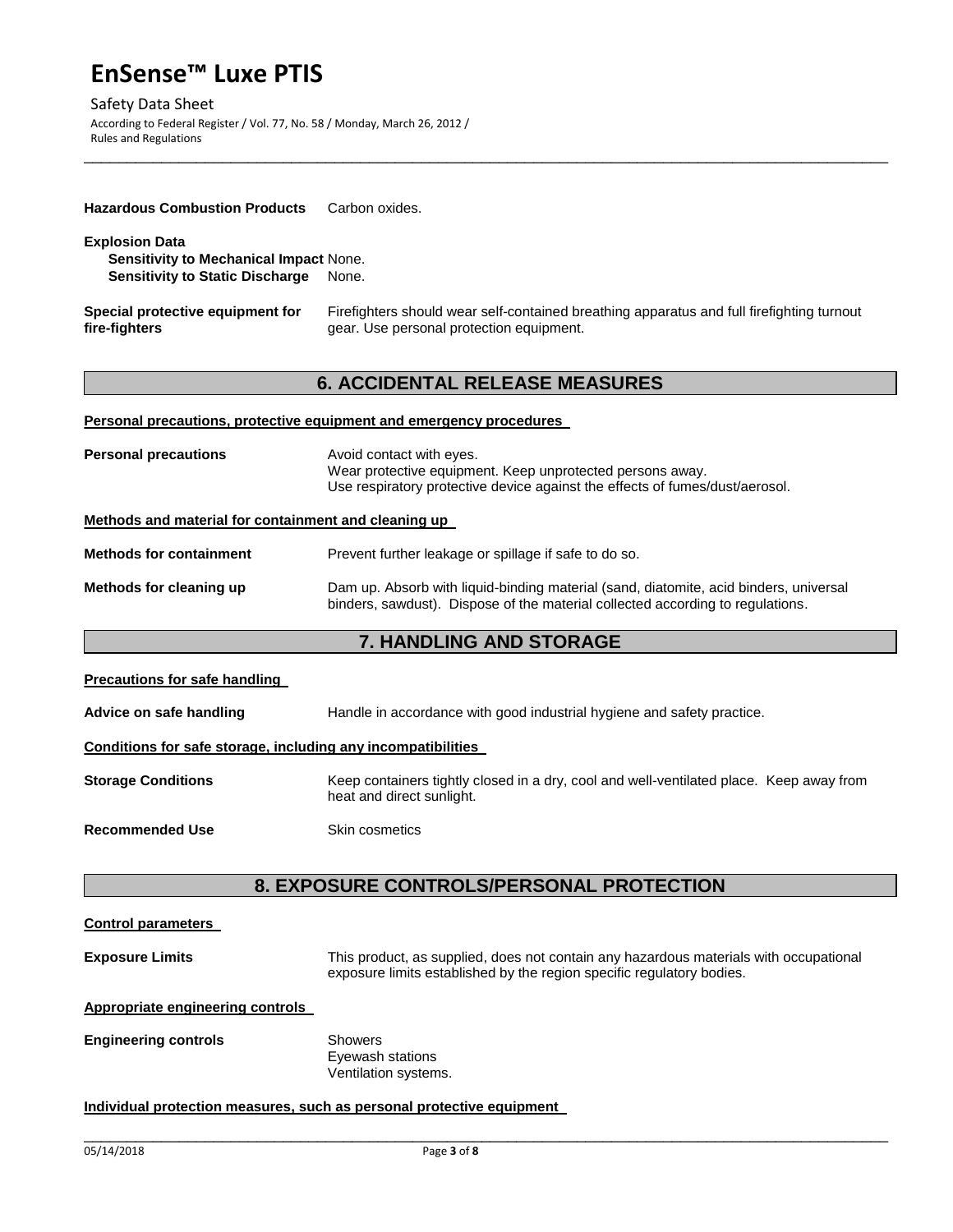Safety Data Sheet

According to Federal Register / Vol. 77, No. 58 / Monday, March 26, 2012 / Rules and Regulations

| Eye/face protection                   | No special protective equipment required. Goggles recommended during refilling.                                                                                             |
|---------------------------------------|-----------------------------------------------------------------------------------------------------------------------------------------------------------------------------|
| Skin and body protection              | The glove material has to be impermeable and resistant to the product/ the substance/ the<br>preparation.                                                                   |
| <b>Respiratory protection</b>         | No protective equipment is needed under normal use conditions. If exposure limits are<br>exceeded or irritation is experienced, ventilation and evacuation may be required. |
| <b>General hygiene considerations</b> | Handle in accordance with good industrial hygiene and safety practice.                                                                                                      |

\_\_\_\_\_\_\_\_\_\_\_\_\_\_\_\_\_\_\_\_\_\_\_\_\_\_\_\_\_\_\_\_\_\_\_\_\_\_\_\_\_\_\_\_\_\_\_\_\_\_\_\_\_\_\_\_\_\_\_\_\_\_\_\_\_\_\_\_\_\_\_\_\_\_\_\_\_\_\_\_\_\_\_\_\_\_\_\_\_\_\_\_\_

# **9. PHYSICAL AND CHEMICAL PROPERTIES**

# **Physical and Chemical Properties Physical state Liquid Appearance Liquid Appearance** Appearance<br>Odor

**pH** UNKNOWN **Melting / freezing point -29° C** Pour Point **Boiling point / boiling range** No data available None known **Flash Point** 242° C / 468° F **Evaporation Rate 19th Contract Contract Available 19th Cone Room None known Flammability (solid, gas)** No data available None known **Flammability Limit in Air**  None known **None known Upper flammability limit** No data available **Lower flammability limit** No data available **Vapor pressure** 0 hPa @ 20° C QSAR **Vapor density** No data available None known **Density Density Density Density Density Density Density Density Density Density Density Density Density Density Density Density Density Density Density Density Density Density D Water Solubility** Immiscible **Solubility(ies) No data available None known** None known Partition coefficient: n-octanol/waternot determined **Autoignition temperature 1992 Cone Autors None Known None known Decomposition temperature** No data available **None known Kinematic viscosity Dynamic viscosity No data available** 

# **Other Information Explosive properties** No information available **Oxidizing properties** No information available **Softening Point 1988 Consumersion Consumer Softening Point American**<br>
No information available<br>
No information available **Molecular Weight** No information available<br> **VOC Content (%)** No information available **VOC Content (%) No information available Liquid Density No information available Bulk Density No information available Particle Size No information available**

**Odor** Characteristic **Color**<br> **Color Threshold**<br> **No information available**<br> **No information available No information available** 

# 145 mm<sup>2</sup>/s (static)  $\qquad \qquad \textcircled{a}$  40° C

**Liquid Density** No information available **Particle Size Distribution No information available** 

# **Property Construction Constraints Values Values Remarks Method**

# **10. STABILITY AND REACTIVITY**

# **Reactivity No information available.**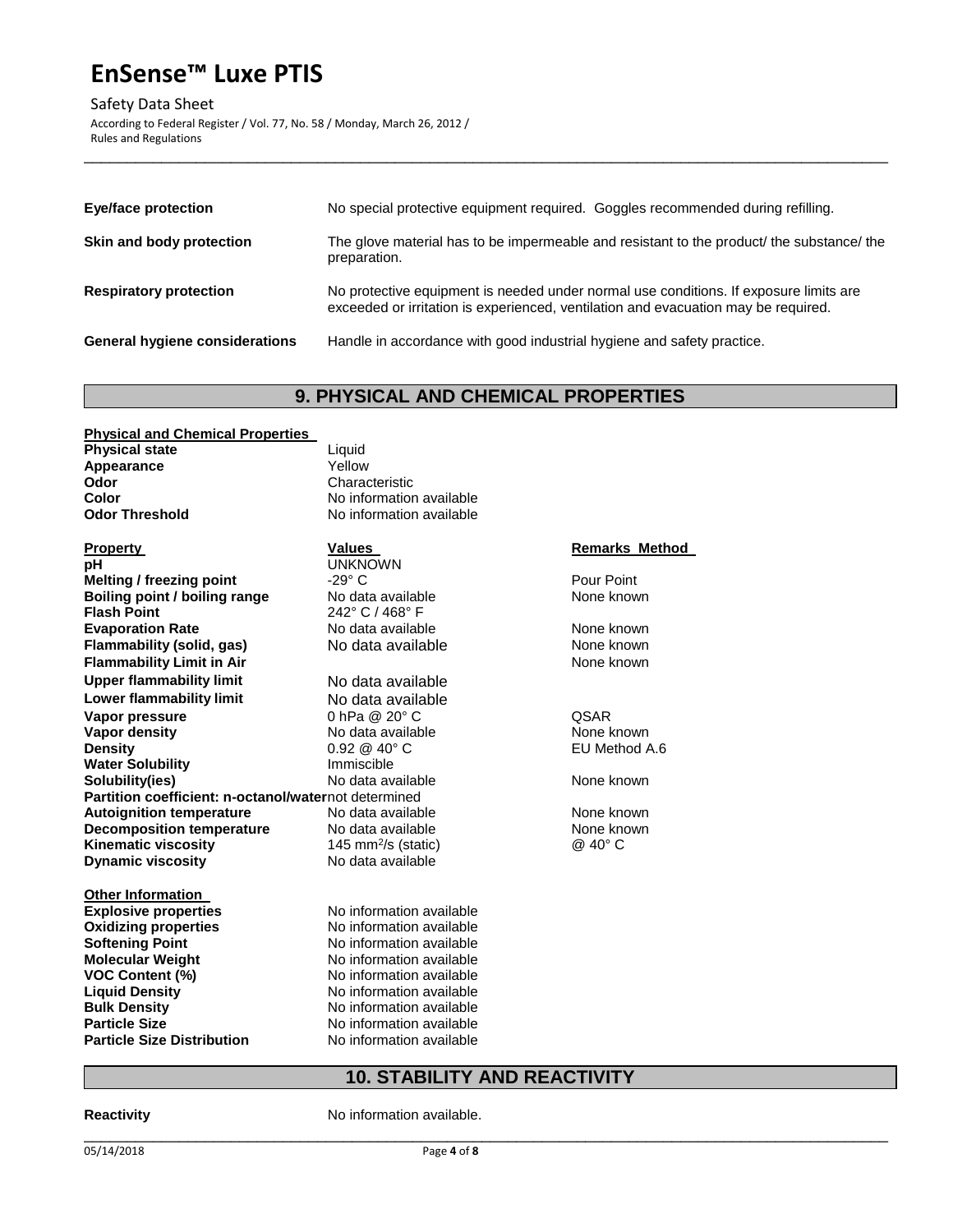# Safety Data Sheet

According to Federal Register / Vol. 77, No. 58 / Monday, March 26, 2012 / Rules and Regulations

| <b>Chemical stability</b>                                               | Stable under normal conditions.           |
|-------------------------------------------------------------------------|-------------------------------------------|
| <b>Possibility of Hazardous Reactions</b> None under normal processing. |                                           |
| <b>Hazardous Polymerization</b>                                         | Hazardous polymerization does not occur.  |
| <b>Conditions to avoid</b>                                              | None known based on information supplied. |
| Incompatible materials                                                  | None known based on information supplied. |
| Hazardous Decomposition Products Carbon oxides.                         |                                           |

# **11. TOXICOLOGICAL INFORMATION**

\_\_\_\_\_\_\_\_\_\_\_\_\_\_\_\_\_\_\_\_\_\_\_\_\_\_\_\_\_\_\_\_\_\_\_\_\_\_\_\_\_\_\_\_\_\_\_\_\_\_\_\_\_\_\_\_\_\_\_\_\_\_\_\_\_\_\_\_\_\_\_\_\_\_\_\_\_\_\_\_\_\_\_\_\_\_\_\_\_\_\_\_\_

# **Information on likely routes of exposure**

| <b>Product Information</b> |                                                                   |
|----------------------------|-------------------------------------------------------------------|
| Inhalation                 | No sensitizing effects known.                                     |
| Eye contact                | No irritating effect.                                             |
| <b>Skin contact</b>        | No sensitizing effects known.                                     |
| Ingestion                  | Specific test data for the substance or mixture is not available. |
|                            |                                                                   |

# **Information on toxicological effects**

**Symptoms** No information available.

# **Numerical measures of toxicity**

# **Acute Toxicity**

| LD/LC50 values relevant for classification:                                                         |            |                                                                        |
|-----------------------------------------------------------------------------------------------------|------------|------------------------------------------------------------------------|
| $2,2$ -bis[[(1-oxoisooctadecyl)oxy]methyl]-1,3-propanediyl bis(isooctadecanoate) – (CAS 62125-22-8) |            |                                                                        |
| Oral                                                                                                | LD 50      | > 10000 mg/kg bw (Rat) (OECD 401, CAS # 62125-22-8)                    |
| Dermal                                                                                              | LD 50      | > 2000 mg/kg bw (Rat, Wistar) (OECD 402, CAS # 62125-22-8)             |
| Inhalative                                                                                          | LC 50 (4h) | $1$ 5,5 mg/L air (Rat, Sprague-Dawley) (OECD 403, RA CAS # 67762-53-2) |

| <b>Repeated dose toxicity</b> |              |                                                                                                     |
|-------------------------------|--------------|-----------------------------------------------------------------------------------------------------|
|                               |              | $2,2$ -bis[[(1-oxoisooctadecyl)oxy]methyl]-1,3-propanediyl bis(isooctadecanoate) – (CAS 62125-22-8) |
| Oral                          | <b>NOAEL</b> | $'$ ≥ 1000 mg/kg bw/day (Rat, Wistar) (OECD 408, RA CAS # 146289-36-3)                              |
| Dermal                        | NOAEL        | $\ge$ 2000 mg/kg bw/day (Rat, Sprague-Dawley) (OECD 411, RA CAS # 67762-53-2)                       |

# **Delayed and immediate effects as well as chronic effects from short and long-term exposure**

| <b>Skin corrosion/irritation</b>  | No information available. |
|-----------------------------------|---------------------------|
| Serious eye damage/eye irritation | No information available. |
| Respiratory or skin sensitization | No information available. |
| Germ cell mutagenicity            | Negative.                 |
| Carcinogenicity                   | No information available. |
| <b>Reproductive toxicity</b>      | No information available. |
| <b>STOT - single exposure</b>     | No information available. |
| <b>STOT - repeated exposure</b>   | No information available. |
| <b>Aspiration hazard</b>          | No information available. |

# **12. ECOLOGICAL INFORMATION**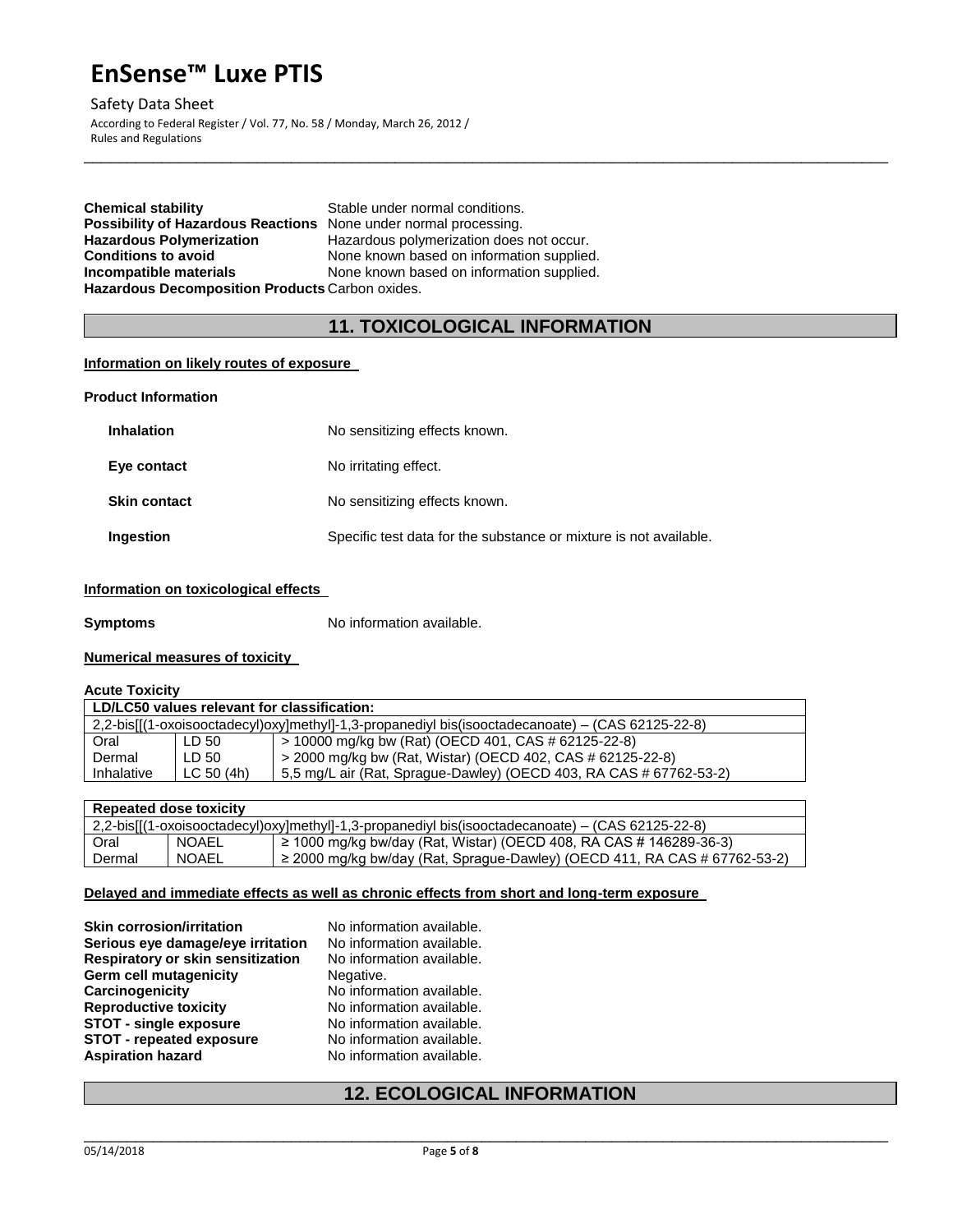# Safety Data Sheet

According to Federal Register / Vol. 77, No. 58 / Monday, March 26, 2012 / Rules and Regulations

| Toxicitv                                                                                                                                                                                                                                |                                                                                                                    |
|-----------------------------------------------------------------------------------------------------------------------------------------------------------------------------------------------------------------------------------------|--------------------------------------------------------------------------------------------------------------------|
| <b>Aquatic Toxicity</b>                                                                                                                                                                                                                 |                                                                                                                    |
|                                                                                                                                                                                                                                         | 2,2-bis[[(1-oxoisooctadecyl)oxy]methyl]-1,3-propanediyl bis(isooctadecanoate) – (CAS 62125-22-8)                   |
| LC 50 (96h)                                                                                                                                                                                                                             | > 100 mg/L (Fish, Danio rerio) (OECD 203, CAS # 62125-22-8)                                                        |
| EL50 (48h) (static)                                                                                                                                                                                                                     | > 1072 mg/L (Daphnia magna) (OECD 202, RA CAS # 71010-76-9)                                                        |
| EL50 (72h)                                                                                                                                                                                                                              | > 1000 mg/L (Algae, Pseudokirchnerella subcapitata) (OECD 201, CAS # 62125-22-8)                                   |
| NOELR (21d)                                                                                                                                                                                                                             | > 135 mg/L (Daphnia magna) (OECD 211, RA CAS # 71010-76-9)                                                         |
| <b>Persistence and Degradability</b><br>No information available.<br><b>Bioaccumulation</b><br>There is no data for this product.<br>No information available.<br><b>Mobility</b><br>Other adverse effects<br>No information available. |                                                                                                                    |
|                                                                                                                                                                                                                                         | <b>13. DISPOSAL CONSIDERATIONS</b>                                                                                 |
| Waste treatment methods                                                                                                                                                                                                                 |                                                                                                                    |
| Waste from residues/unused<br>products                                                                                                                                                                                                  | Dispose of in accordance with local regulations. Dispose of waste in accordance with<br>environmental legislation. |
| Contaminated packaging                                                                                                                                                                                                                  | Do not reuse empty containers.                                                                                     |

\_\_\_\_\_\_\_\_\_\_\_\_\_\_\_\_\_\_\_\_\_\_\_\_\_\_\_\_\_\_\_\_\_\_\_\_\_\_\_\_\_\_\_\_\_\_\_\_\_\_\_\_\_\_\_\_\_\_\_\_\_\_\_\_\_\_\_\_\_\_\_\_\_\_\_\_\_\_\_\_\_\_\_\_\_\_\_\_\_\_\_\_\_

# **14. TRANSPORT INFORMATION**

| DOT<br><b>Proper Shipping Name</b><br><b>Hazard Class</b>  | NOT REGULATED<br>NON-REGULATED<br>N/A        |  |
|------------------------------------------------------------|----------------------------------------------|--|
| TDG.                                                       | Not regulated                                |  |
| MEX                                                        | Not regulated                                |  |
| ICAO                                                       | Not regulated                                |  |
| IATA<br><b>Proper Shipping Name</b><br><b>Hazard Class</b> | Not regulated<br><b>NON REGULATED</b><br>N/A |  |
| IMDG/IMO<br><b>Hazard Class</b>                            | Not regulated<br>N/A                         |  |
| RID.                                                       | Not regulated                                |  |
| ADR                                                        | Not regulated                                |  |
| ADN                                                        | Not regulated                                |  |

# **15. REGULATORY INFORMATION**

# **Safety, health and environmental regulations/legislation specific for the substance or mixture**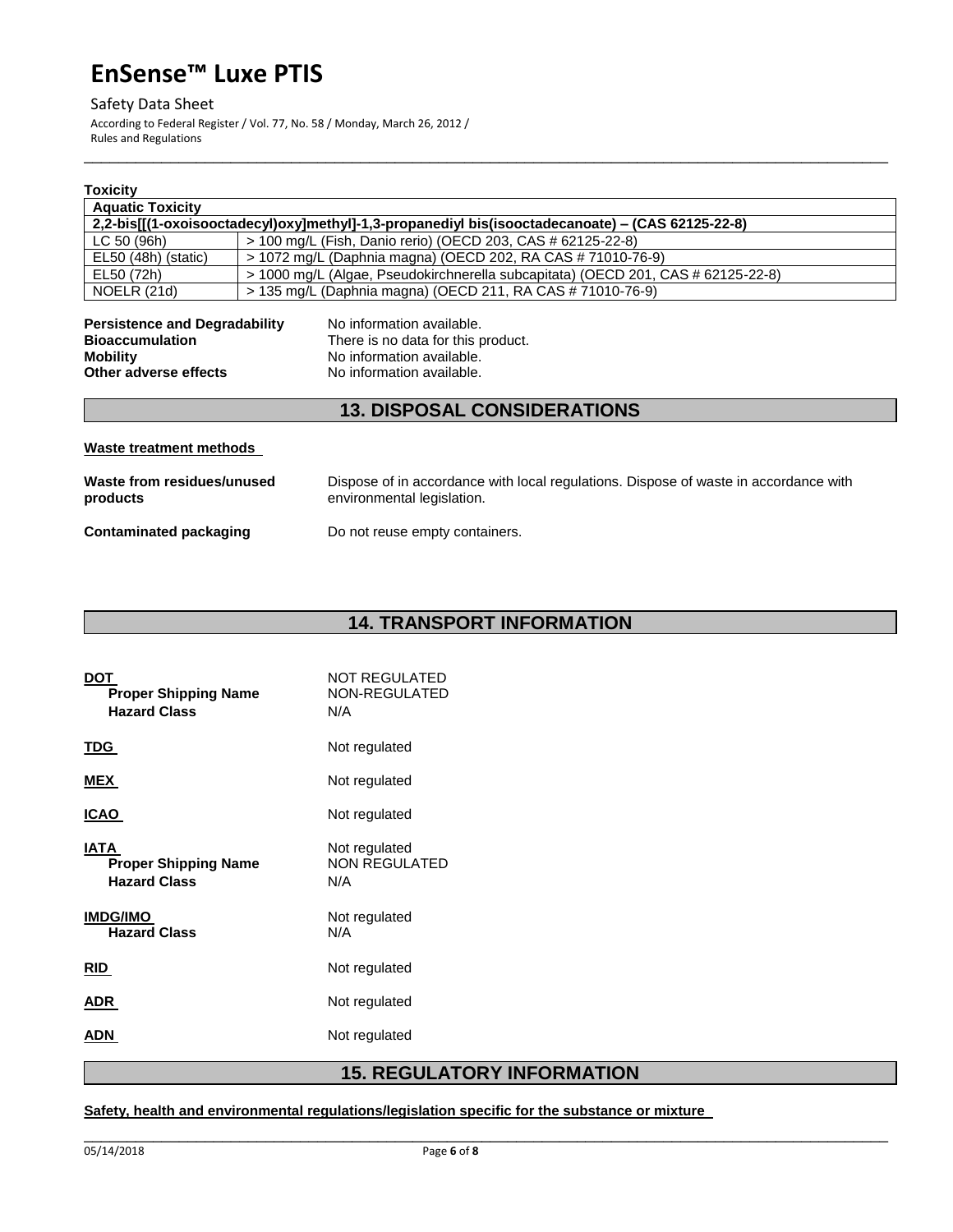Safety Data Sheet According to Federal Register / Vol. 77, No. 58 / Monday, March 26, 2012 / Rules and Regulations

### **International Regulations**

**Ozone-depleting substances (ODS)** Not applicable

**Persistent Organic Pollutants** Not applicable

**Export Notification requirements** Not applicable

### **International Inventories**

| TSCA                 | Listed.               |
|----------------------|-----------------------|
| <b>DSL/NDSL</b>      | Listed.               |
| <b>EINECS/ELINCS</b> | Listed (263-423-1).   |
| <b>ENCS</b>          | Listed (2-642)        |
| KECL                 | Listed (2015-3-6589). |
| <b>PICCS</b>         | Listed.               |
| <b>AICS</b>          | Listed.               |

**Legend** 

**TSCA** - United States Toxic Substances Control Act Section 8(b) Inventory **DSL/NDSL** - Canadian Domestic Substances List/Non-Domestic Substances List **EINECS/ELINCS** - European Inventory of Existing Chemical Substances/European List of Notified Chemical Substances **ENCS** - Japan Existing and New Chemical Substances **KECL** - Korean Existing and Evaluated Chemical Substances **PICCS** - Philippines Inventory of Chemicals and Chemical Substances **AICS** - Australian Inventory of Chemical Substances

\_\_\_\_\_\_\_\_\_\_\_\_\_\_\_\_\_\_\_\_\_\_\_\_\_\_\_\_\_\_\_\_\_\_\_\_\_\_\_\_\_\_\_\_\_\_\_\_\_\_\_\_\_\_\_\_\_\_\_\_\_\_\_\_\_\_\_\_\_\_\_\_\_\_\_\_\_\_\_\_\_\_\_\_\_\_\_\_\_\_\_\_\_

# **US Federal Regulations**

# **SARA 313**

Section 313 of Title III of the Superfund Amendments and Reauthorization Act of 1986 (SARA). This product does not contain any chemicals which are subject to the reporting requirements of the Act and Title 40 of the Code of Federal Regulations, Part 372

# **SARA 311/312 Hazard Categories**

Should this product meet EPCRA 311/312 Tier reporting criteria at 40 CFR 370, refer to Section 2 of this SDS for appropriate classifications. Under the amended regulations at 40 CFR 370, EPCRA 311/312 Tier II reporting for the 2017 calendar year will need to be consistent with updated hazard classifications.

# **CWA (Clean Water Act)**

This product does not contain any substances regulated as pollutants pursuant to the Clean Water Act (40 CFR 122.21 and 40 CFR 122.42)

# **CERCLA**

This material, as supplied, does not contain any substances regulated as hazardous substances under the Comprehensive Environmental Response Compensation and Liability Act (CERCLA) (40 CFR 302) or the Superfund Amendments and Reauthorization Act (SARA) (40 CFR 355). There may be specific reporting requirements at the local, regional, or state level pertaining to releases of this material

# **US State Regulations**

# **California Proposition 65**

This product does not contain any Proposition 65 chemicals.

 $\Box$